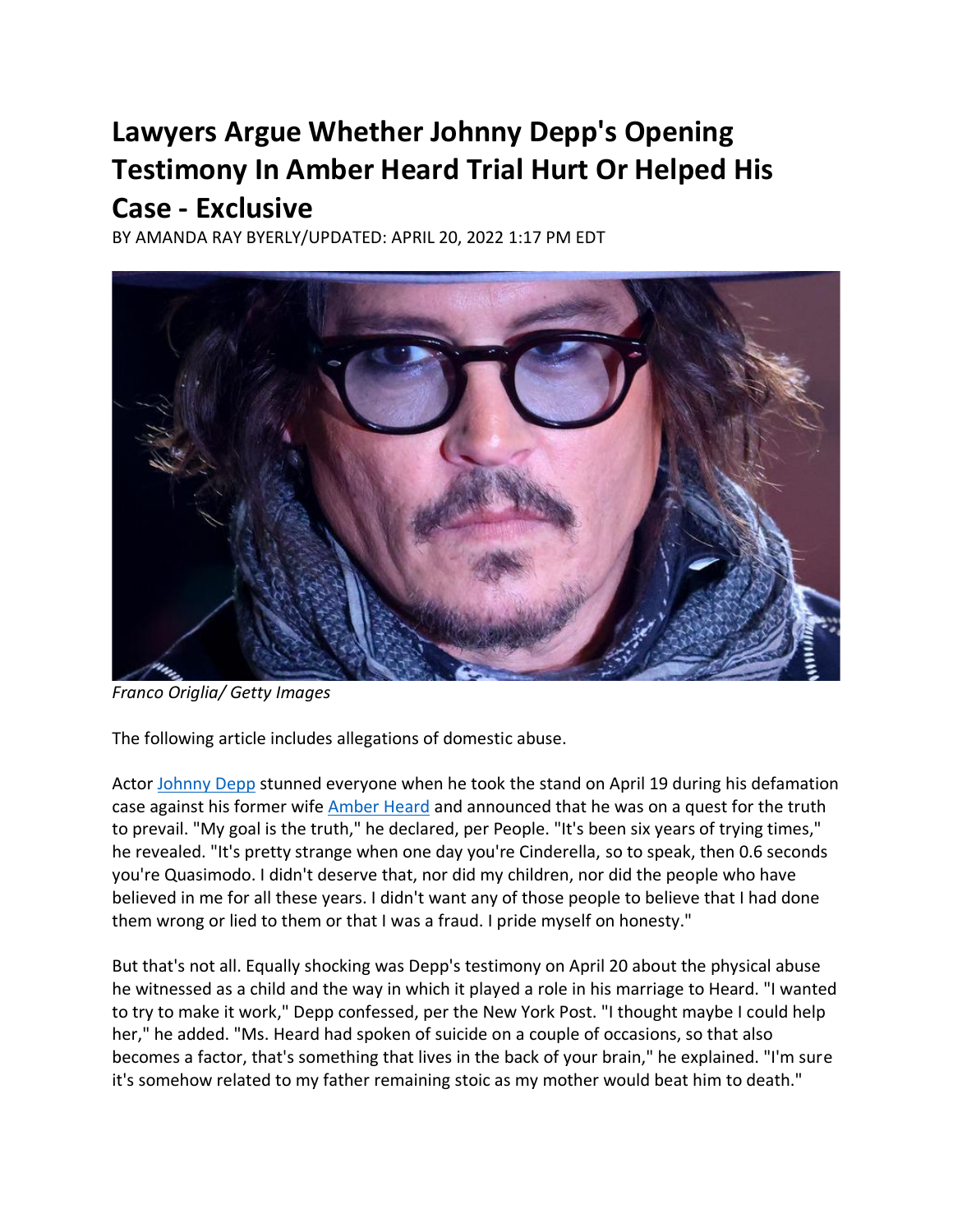Many, however, are wondering whether Depp's testimony helped or hurt his case. Fortunately, Nicki Swift sat down with two law experts to hash it all out.



Celeb attorney expert says Johnny Depp 'got off to a rough start'

*Paul Morigi/Getty Images*

While we still don't know how Depp's testimony was ultimately received by the jury, Chris Melcher, [celebrity lawyer](https://walzermelcher.com/attorney_bio/christopher-c-melcher-celebrity-divorce-lawyer/) and partner of Walzer Melcher, told Nicki Swift that the actor got off to a "rough start". Melcher explained, "Johnny's attorney asked a simple question why he sued Amber. Answers to softball questions are usually rehearsed, but Johnny gave a long response that was hard to follow. He was then asked to explain the abuse he suffered as a child, which was a tough issue to tackle with a witness who was obviously uncomfortable. Attorneys like to go in chronological order but that is not the best way to tell a story."

Meanwhile, Rachel Fiset, managing partner of Zweiback, Fiset & Coleman, noted that although Depp's testimony was "measured" it also "came across that he wanted his name cleared from accusations at any cost." She added, "His testimony about the abuse he endured as a child appeared sincere and was likely very compelling to the jury." According to Fisk, however, it could come back to haunt him. "While testimony relating to childhood abuse may garner sympathy with a jury, it may also lead a jury to conclude that his life has resulted in an unfortunate pattern of abuse."

The other hurdle? As Domenic Romano, an entertainment lawyer and founder of Romano Law, explained,"Since they are both public figures, Depp would have to prove 'actual malice.'" He added, "Depp has little to gain and a lot to lose by proceeding with this case."

Johnny Depp 'is winning in the court of opinion' says one law expert